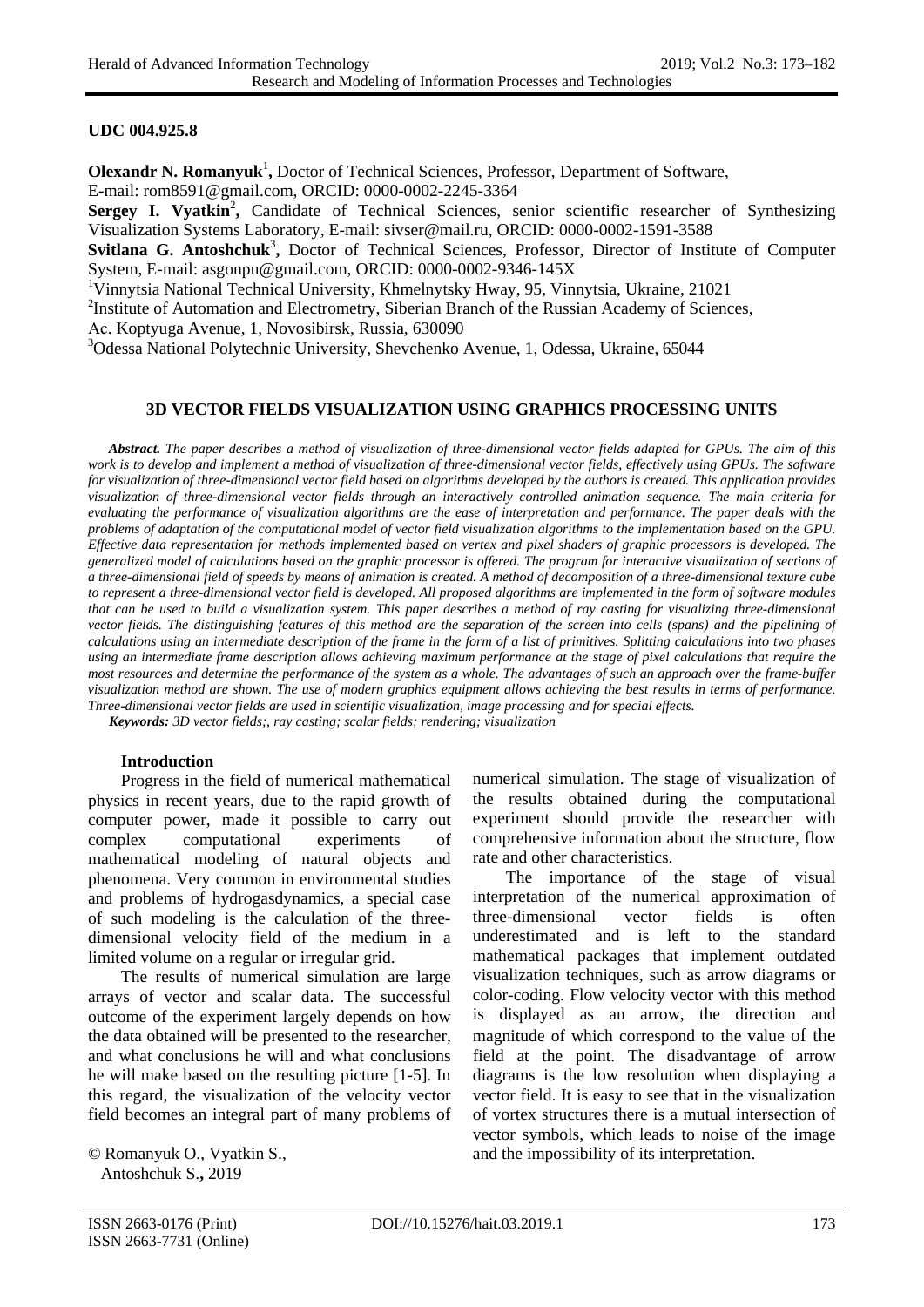Method of color-coding vector field puts in correspondence to each value of the velocity field, the value of the color space HSL (hue-saturationbrightness). The direction of the field determines the component of the color hue according to the color wheel model. Brightness and saturation are selected according to the value of the vector value at that point. The color coding method allows for real-time visualization, but the interpretation of the visualization results requires some mental effort. This circumstance makes the images obtained by this algorithm not available for understanding without additional mental effort.

At the same time, very little attention is paid to the methods of visualization of three-dimensional fields, while it is this family of algorithms that is the only approach that allows the user to transmit information about the vector field as a whole, i.e. almost at every point of the considered area. The images obtained by this family of methods continuously cover the entire visualized area of the vector field, as opposed to the arrow diagrams. Visualization does not require additional interpretation of the results and gives the researcher a clear and intuitive picture of the vector field, containing information about the structure and speed in different areas.

One of the features of this family of methods is the ability to implement graphics hardware. The hardware architecture of modern graphics processors has a complex structure that provides great opportunities for controlling the visualization of a three-dimensional scene. The presence of a graphics processor (GPU –Graphics Processing Unit) and fast SDRAM memory on the graphics card itself allows you to consider a personal computer as a dualprocessor machine with shared memory. Such graphics systems allow flexible control of the pipeline rasterization of three-dimensional objects. This gives you the opportunity to completely redefine the operations and implement the methods of the visualization entirely on the GPU.

Implementation of vector field's visualization methods using GPU resources allows achieving high performance of the visualization system by transferring part or all stages of the algorithm to the GPU. The use of this approach makes it possible to visualize a three-dimensional unsteady vector field in an interactive mode.

# **Three-dimensional vector fields**

Field theory is a branch of mathematics, but the concept of field underlies many concepts of modern physics. In general, it is said that in space a field of some value u is given, if at each point of space, the

value of this value is determined. For example, in the study of the gas flow it is necessary to investigate several fields: the temperature field (at each point, the temperature has a certain value), the pressure field, the velocity field and other fields. The field of magnitude u is called stationary (or steady), if u does not depend on the time t. Otherwise, the field is called non-stationary (or unsteady). Thus, the value *u* is a function of the point *M* and time *t.* There are two types of fields: scalar and vector.

Let *D* be some area on the plane or in space. If in the *D* region of each point  $M(x, y, z)$  of space or point  $M(x, y)$  of the plane at each time *t*, by a certain law, the value of the scalar quantity u is put in correspondence. Then the function  $u(x, y, z, t)$  in the case of space or  $u(x, y, t)$  in the case of the plane is called a scalar field. The concepts of the scalar field and the function defined in area D are the same. An example of a scalar field can be the field of air temperature in a room, if the temperature is considered as a function of the point. At points closer to the heat source, the temperature is higher than at points farther from the heat source. We can give examples such as the field of illumination, the field of mass density and the like. To get a more complete picture of the scalar field, its graphical image is used - the level surface in space and the level line on the plane. A level line is widely used in the preparation of topographic and weather maps. On topographic maps, the level line is the line at which points the same height above sea level is marked. On meteorological maps, two types of level lines are built – isotherms (lines of the same temperature) and isobars (lines of the same pressure).

A vector field is a map that maps each point in the space under consideration to a vector with a beginning at that point. For example, the wind velocity vector at a given time is different at different points and can be described by a vector field. Examples of a vector field are velocity and acceleration fields in a flowing liquid or gas, a gravitational force field, an electrostatic intensity field, and the like. In general, an example of a vector field can serve as a field of forces of any nature.

If in a certain area of space each point *M* is put If in a certain area of space each point *m* is put<br>in accordance with a certain law vector  $\vec{v}$ , the vector function  $\vec{v}(M)$  is called a vector field or vector field. Thus, a vector field is a vector function of a space point

$$
\vec{v} = \vec{v}(M) = \vec{v}(x, y, z)
$$

Examples of a vector field are velocity and acceleration fields in a flowing liquid or gas, a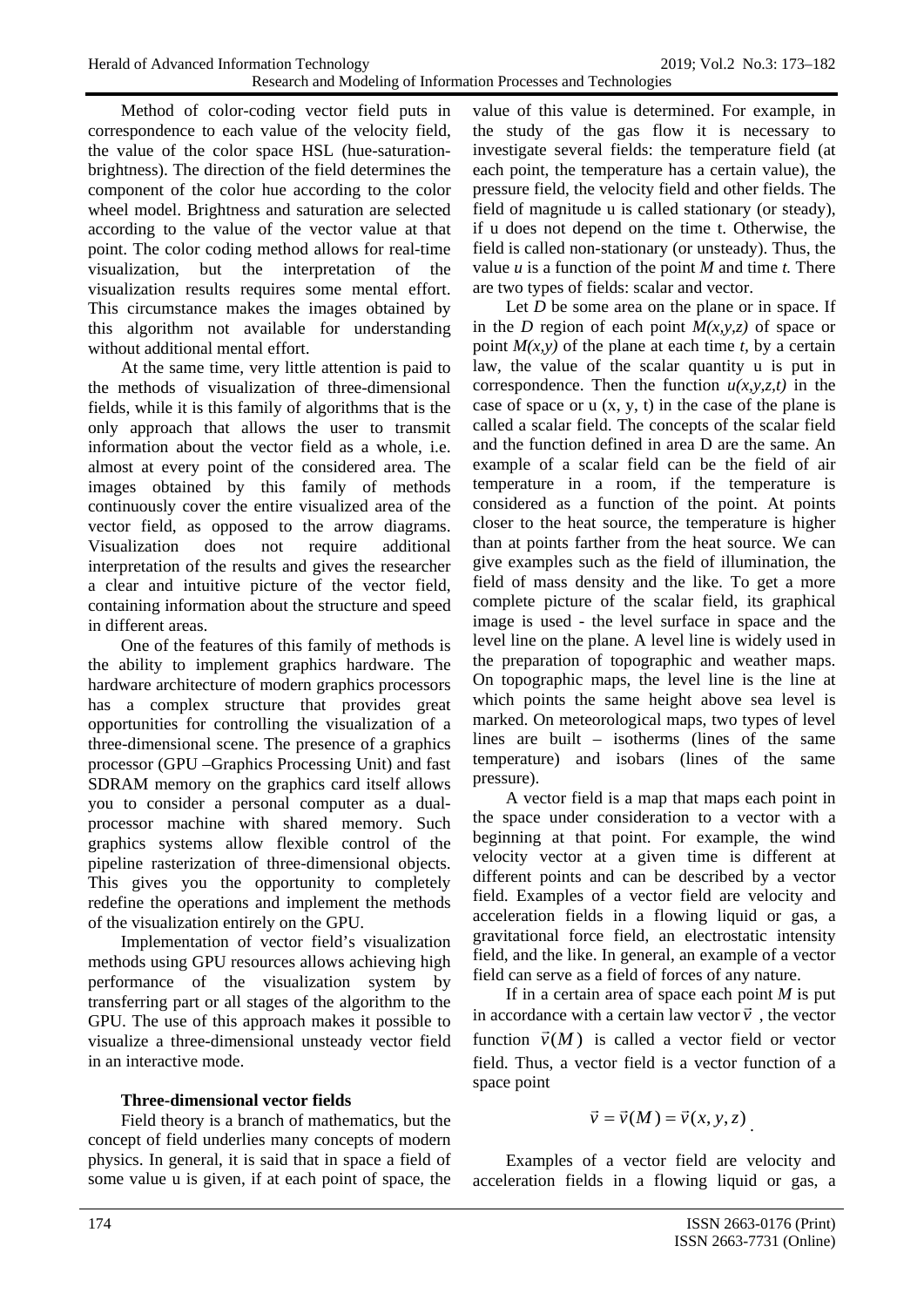gravitational force field, an electrostatic intensity field, and the like. In general, an example of a vector field can serve as a field of forces of any nature. The projection of the vector  $\vec{v}(M)$  corresponding to the point *M* on the coordinate axes will be denoted by *P*   $P(x,y,z)$ ,  $Q = Q(x,y,z)$ ,  $R = R(x,y,z)$ . Then we can define the vector field through the components:

$$
\vec{v} = P\vec{i} + Q\vec{j} + R\vec{k}
$$

Thus, a vector field, you can define three scalar functions of *P, Q, R*. Let the functions and their partial derivatives in the variables *x, y, z* are continuous functions. That is, each point of space is mapped to a vector (the value of the vector field at a given point in space). This vector differs for different points in space, that is, the vector field takes different values at different points in space. At each point in space, the field vector has a certain value and certain, except when the field turns to zero, direction in this space.

Imaging 3D vector fields has applications primarily in scientific visualization [6-17]. Much of the shape is a function of directional information as well. Sculptors, computer graphics researchers have recognized the importance of direction in process of image creation and shape. Therefore, methods that can image directional information have wide application across both scientific and artistic areas.

At the present stage of development of computer graphics, graphics performance sufficient for most applications achieved by improving the components and manufacturing technology of video cards and by increasing the number of processor units and their clock frequency. However, the main approaches to the creation of photorealistic images remain unchanged and do not meet the requirements of many applications of three-dimensional graphics, and this contradiction cannot be resolved without developing a new theoretical basis.

These drawbacks eliminated by means of analytical definition of objects and their rasterization using ray-tracing algorithms. Analytical definition of geometric objects does not require large amounts of memory. There are works on visualization of functionally defined surfaces, such as convolution surfaces [18], implicitly defined surfaces, known in computer graphics as blobby models [19], metaspheres [20], soft objects [21], etc. However, their use is limited to a rather narrow class of modeled surfaces and slow visualization. The employed algorithms are difficult to optimize for real-time visualization, and this imposes restrictions on their practical application.

One of the main disadvantages of the known visualization methods is complexity of the calculation of points on the surface [22]. Thus, the ray marching method does not guarantee detecting the surface, and, in addition, it is slow [23]. The method of determining the intersection of a ray with an implicitly defined surface is too complex to calculate the *L*- and *G*-parameters [24]. In the tracing method, finding the maximum radius when no point of the volume lies within the sphere is a nontrivial task [25]. Ray tracing with analysis of the interval for complex functions requires individual calculations for each ray and each interval along this ray [26]. In fast tracing, search for the rays intersecting the surface requires many calculations and is not efficient enough as the clustering procedures of this method do not solve this problem completely.

However, it is not easy to model real objects using polynomials. Nor is the accuracy of approximation of the initial function with a Bezier curve guaranteed. Another disadvantage of this method is that transformation of objects to another coordinate system is a complex task. Therefore, the creation of dynamic scenes is problematic.

There is another technique for the visualization of analytically defined objects using graphics processing units. This technology based on conventional single-step tracing of rays. A distinctive feature of this method is that the step size is not constant but chosen in each iteration. A disadvantage of the method is that finding a suitable radius is a difficult task. For static scenes, the authors of the algorithm preprocessed data. Therefore, as in the previous method, visualization of objects that change their shape and position in time requires a significant computational cost.

**The aim of this work** is to develop a method of visualization of three-dimensional vector fields, effectively using GPUs, and to develop software for visualization of three-dimensional vector fields through an interactively controlled animation sequence.

## **Method of visualization of three-dimensional vector fields**

We developed approach for visualizing 3D vector fields using graphics processing units. Visualization of three-dimensional vector fields is necessary when it is necessary to show the structure of the flow, to display three-dimensional datasets comparable to images obtained experimentally. Tools to solve such problems are indispensable in computational Aero - and hydrodynamics.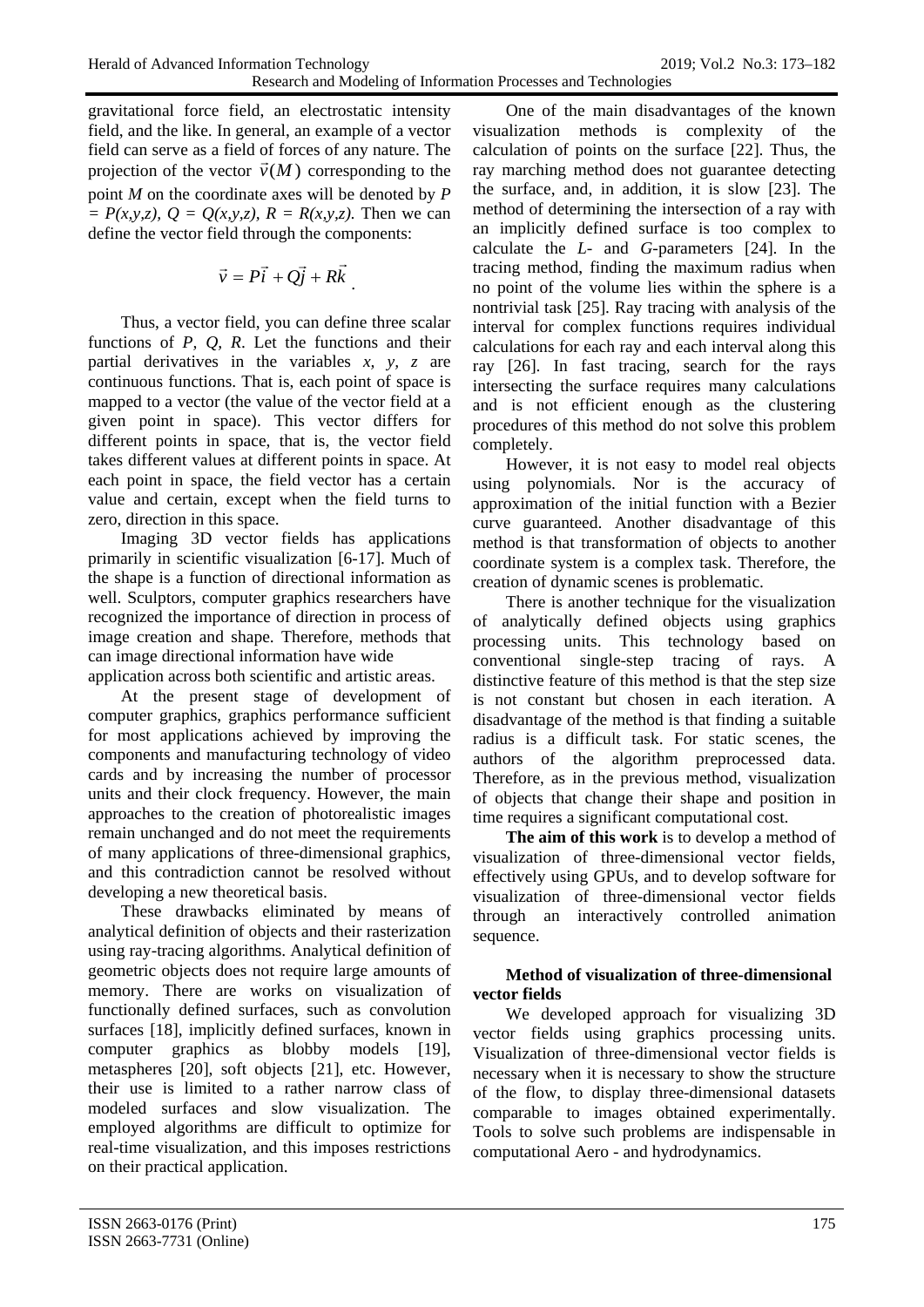A vector field on Euclidean space is defined as a vector-function of the point of space that maps this space on itself. That is, each point of space is mapped to a vector, the value of the vector field at a given point in space. This vector differs for different points in space, that is, the vector field takes different values at different points in space. At each point in space, the field vector has a certain value and a certain (except when the field turns to zero) direction in this space.

The local behavior of the 3D vector field approximated by computing a local streamline that starts at the center of voxel *(x, y, z*) and moves out in the directions:

$$
P_0 = (x + 0.5, y + 0.5, z + 0.5) , \qquad (1)
$$

$$
P_i = P_{i-1} + V \left( P_{i-1} \right) \Delta s_{i-1} / \left\| V \left( P_{i-1} \right) \right\|, (2)
$$

where:  $V(\mid P \mid)$  the vector from the input vector field at lattice voxel is  $\left( \left\lfloor P_x \right\rfloor \middle\lfloor P_y \right\rfloor \left\lfloor P_z \right\rfloor$ ,  $\Delta s_i$  is the distance to the vector field from  $P_i$  to the nearest cell face.

The local streamline adverted backwards by the negative of the vector field as well

$$
P_0' = P_0,
$$
  

$$
P_i' = P'_{i-1} - V(\underbrace{\left| P'_{i-1} \right|}) \Delta s'_{i-1} / \left\| V(\underbrace{\left| P'_{i-1} \right|}) \right\|.
$$
 (3)

The entire integral convolution for output voxel  $F'(x, y, z)$  is given

$$
F'(x, y, z) = \frac{\sum_{i=0}^{l} F(\lfloor P_i \rfloor)h_i + \sum_{i=0}^{l'} F(\lfloor P_i \rfloor)h'_i}{\left(\sum_{i=0}^{l} h_i + \sum_{i=0}^{l'} h'\right)_i}, (4)
$$

where:  $F(|P|)$  is the input voxel corresponding to the vector at position  $(\lfloor P_x \rfloor) \lfloor P_y \rfloor \lfloor P_z \rfloor$ ,  $l = i$  such that  $s_i \leq L < s_{i+1}$ .

The numerator represents the line integral of the filter kernel times the input voxel field, *F*.

## **Ray casting**

Using equations  $(2)$ ,  $(3)$  and  $(4)$  can be calculated cell faces. Input vector field and input texture are 3D. The output of the 3D algorithm is a scalar field. This field is rendered using two ways.

The first method is as follows [27]. We construct a 3D surface *F*, which is a graph of the

function determined in the 3D space  $z = f(x, y)$ . Definition of a 3D surface based on a scalar field is a set of some base surface P located in the same coordinate system as F and related to the base surface P of the height map. The height map is a two-dimensional rectangle, which is called the domain of perturbation DP of the base surface P inside which the perturbation function  $h(u, v)$  is specified. In turn, the height map defines the perturbation proper. The domain of definition of the function  $h(u, v)$  is  $Dh(u, v) = \{U, V\}$ , where *U* and *V* are the rectangle sizes. The height map is related to the base surface in the following way: there exists a transformation *G(R3*  $\Rightarrow$  R2 ) from the coordinate system containing *F* and *P* to the coordinate system of the height map. Most often, this transformation is parallel projection.

The value of the function  $h(G(dF))$  on the surface  $F$  from the point  $dP$ , which is the projection of this point onto the surface *P*. In other words, the value of the function  $h(G(dF))$  is equal to the absolute value of the vector

$$
v = (dF - dP). \tag{5}
$$

Therefore, the domain of the complex surface can be defined as a set of points in R3 determined by the vector equation

$$
F = G(v) + nh(G(v)); \forall v \in R3 , \qquad (6)
$$

where: n is the normal to the base surface.

If  $\nu$  is located outside the perturbation domain, then the vector  $h(G(dF))$  is equal to zero, and the vector *F* is a vector on the base surface.

Thus, it is possible to use the table of numbers for defining the form of the perturbing surface and the function of interpolation over the nodal values taken from the table as the function h. In this case, one can argue that a scalar field is defined in the perturbation domain *DP*.

Considering the structure of the geometric model, the 3D surface is formed by the base surface of the second order and the perturbation function, which is defined in an infinitely long parallelepiped. The values of the perturbation function are given in the cross section of the parallelepiped by a twodimensional height table. As the base surface can be used plane, then the direction of the normal of the carrier plane must coincide with the longitudinal direction of the parallelepiped - the area of determination of the perturbation function.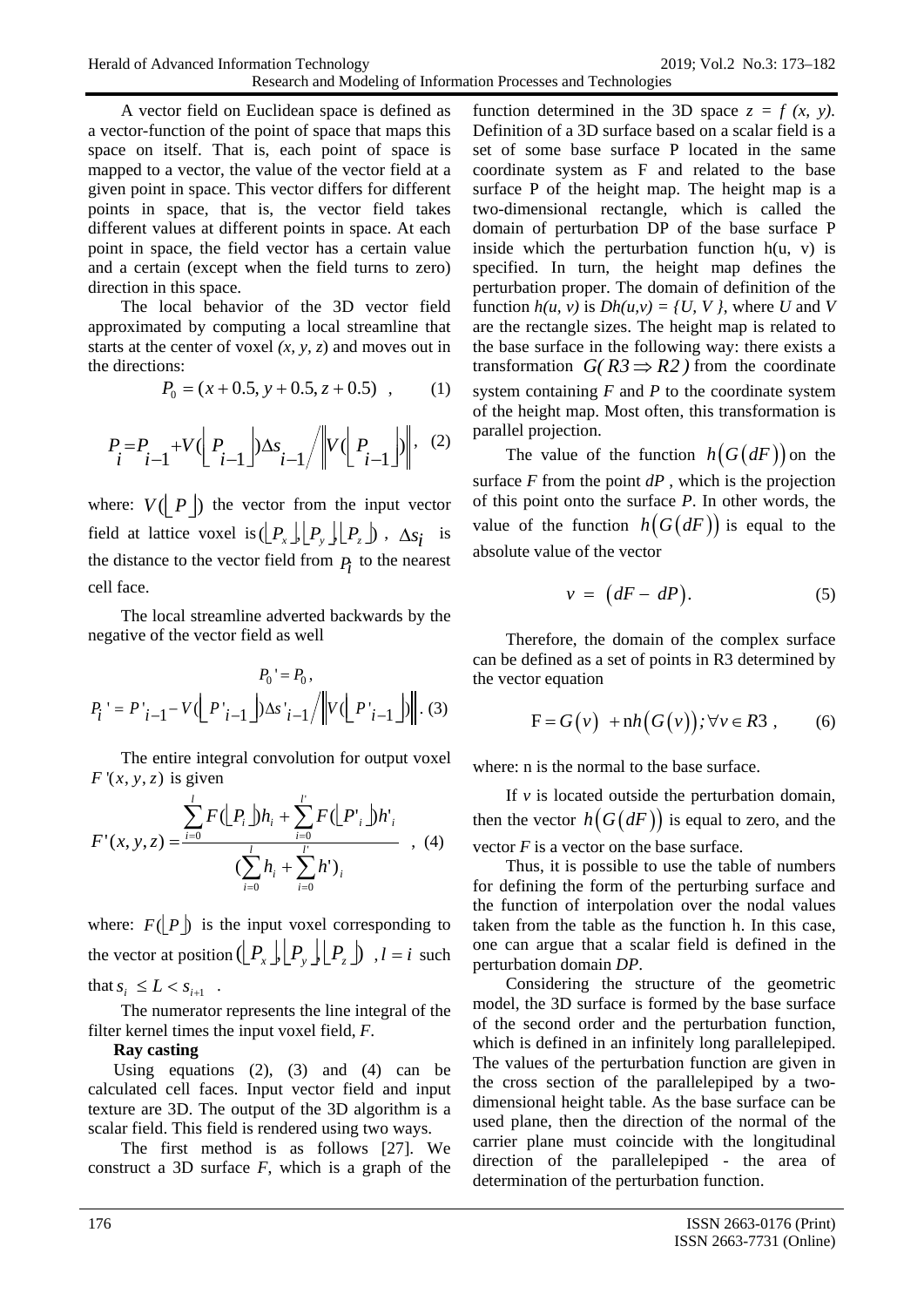To implement the perturbation function of the landscape type, it is necessary to create another object of the geometric model, the initial data for which is a sample of values located at the nodes of a rectangular grid, obtained based on measurements of the heights of the real area relative to sea level. Since during rasterization the perturbation must evaluate the maximum of its function on a threedimensional or one-dimensional interval, the maps of the levels of detail are pre-compiled for the efficiency of calculations. The source data is level n if the mesh dimension is  $2n \times 2n$ . The data for level *n-1* is obtained by selecting the maximum of four adjacent values of level *n*, the other three are not taken into account further, and i.e. we obtain the grid dimension  $2n-1 \times 2n-1$ . Level 0 consists of a single value-the maximum throughout the elevation map. When determining the maximum perturbation, the characteristic projection size of the current interval is calculated, based on which the level of detail is selected.

For a larger interval, a coarser approximation of the original function is chosen accordingly. If a more accurate representation is required than is available, bilinear or bucolic interpolation of the elevation values that make up the last level of detail is performed. This approach allows you to reduce the number of calculations by increasing the amount of memory to store additional data and, mainly, by dynamically adjusting the complexity of calculations by the criterion of the required accuracy of the result.

The second method is as follows. We convert the scalar field to a functionally defined analytical description [28].

The essence of the method implies the transformation of scalar field to a functional description based on perturbation functions. The transformation is ensured by means of rigorous mathematical calculations rather than by iterative or other approximate methods, which lead to partial loss of information. After conversion, visualize functionally specified description.

This task is similar to visualization in volumetric tomography, where the density function defined in the form of discrete data. For ease of understanding, we assume that the scene is in a unit three-dimensional cube (Fig. 1). Perspective not analyzed because it reduces to transformation to another coordinate system. Therefore, we omit the initial transformations and pay more attention to the main part of the method. We assume that the observer looks along the Z-axis. It is necessary to get the projection of the scene on the plane XY.

The projection must represent a finite set of values. Rays pass through the plane of the cube XY, and each of them corresponds to a pixel on the image. The rays limited by the front and rear faces of the cube.

In the search for the points of intersection of the ray and the object, each ray subdivided along the Zaxis to form a set of voxels. Thus, we obtain a density function along the ray, which depends on one variable.



Fig 1. Unit cube

The task is to find the first point at which the function vanishes. Having determined this point for each ray, we can calculate the coordinate Z. Further, a normal defined at each pixel. In the presence of all the coordinates and normals at each pixel, the local illumination model is used.

To increase performance, we offer virtual buffer imaging technology. Binary search for the image elements of functionally defined objects, related to the so-called frame buffer visualization method, was proposed in [22]. The frame buffer method presupposes the storage and modification of each image pixel in the frame memory and rasterizes the primitives in the random access memory. The proposed virtual visualization technology, i.e., the virtual buffer method is the rasterization of primitives into intermediate portions of the screen memory and the reuse of these portions for constructing a full frame.

The main drawback of this method [28] is that there are many superfluous calculations in the scene carried out for small and medium-sized objects. This is directly due to the architecture of graphics processing units as conditional transitions are very time-consuming operations, instead of which parallel data processing was used. In order for the program to work effectively, one should account for the peculiarities of hardware. Lately, an increase in the processing power occurs specifically because of parallel computations. We propose an increase in the visualization performance by increasing the transport delay, which is the main disadvantage of virtual visualization technology [22].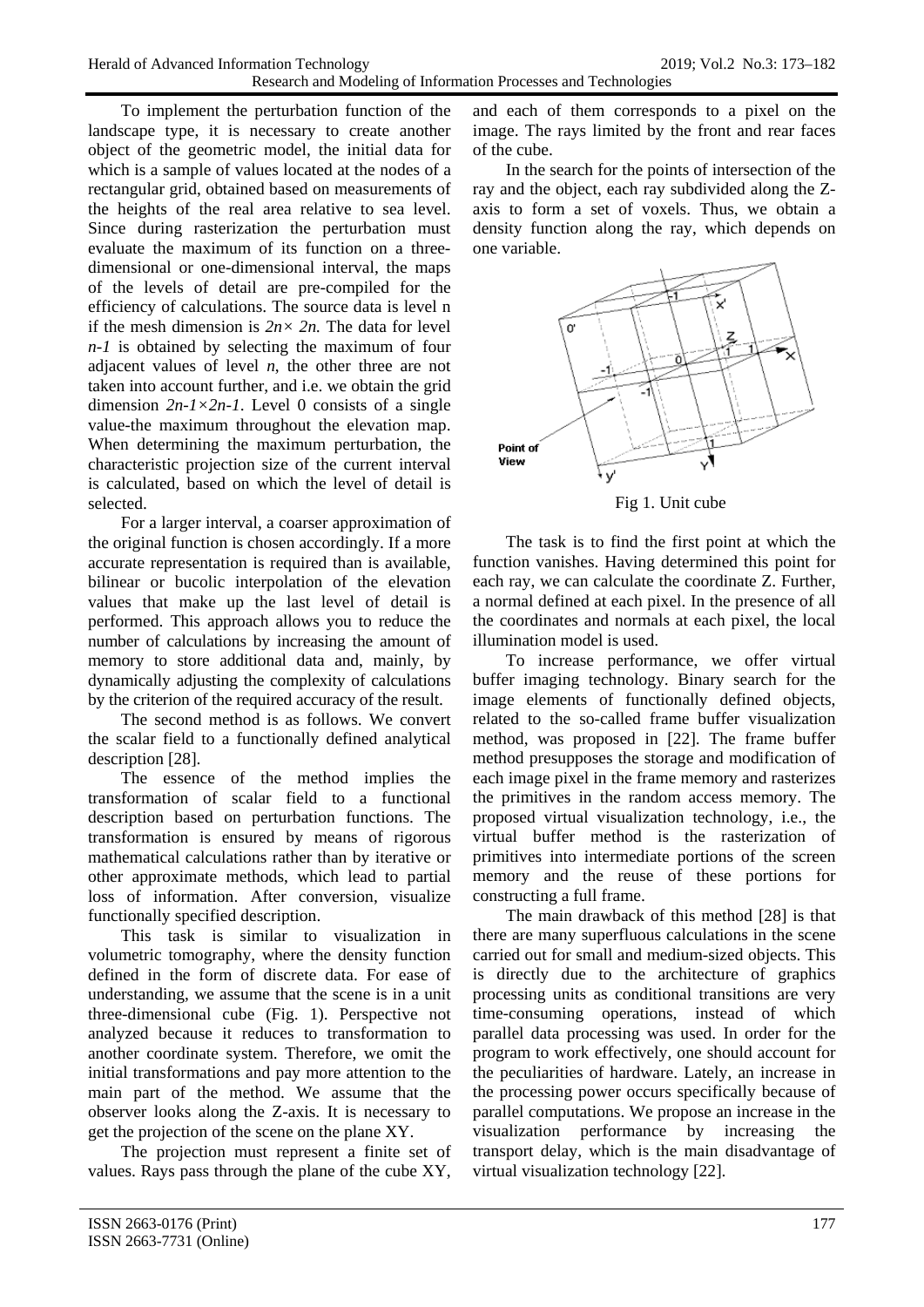The rasterization process is divided into two stages and distributed between the central processor and the graphics processing unit. The central processor divides the object space according to a quaternary tree. In the search algorithm, the cube is divided into smaller parts, for which the object intersection test is performed. The division process takes two steps. The first step is when the cube is divided into four parts in the plane XY. Then each part is considered separately. If there is no intersection with a given object, then this part is neglected further on. If there is intersection with other parts, the same division procedure is repeated. In the general case, the process is finished when the part under consideration corresponds to a tile of a certain size. The advantage of this approach is that, at an early stage, one can neglect the larger parts of the cube that do not have a given object. The primitives of the intermediate description are the fragments where geometric objects intersect with spans.

The second step of computations includes processing the list of objects and determining the visibility and pixel color, both of which are carried out by the graphics processing unit. The fragments of the object are input to the graphics processing unit. Then the fragment is tested for intersection with a ray directed along the Z-axis, and the binary search for the nearest intersection point of the ray with the object is carried out [22]. The problem is to find the first point at which the function vanishes. Having determined such a point for each ray, one can determine the z coordinate. Then the normal is determined in each pixel.

Having all coordinates and normal's in each pixel, one can apply a local lighting model. The result is an image of a smooth object with account for lighting.

The visualization time is reduced by the effective use of the computational resources of the graphics processing unit with CUDA architecture. The method was implemented with account for the influence of the speed of operation with memory. Registers are used to a maximum degree, and memory is used jointly. In all other cases, the processors work with the general memory of the graphics processing unit. Fig. 2 shows the results of testing the dependence of the frame calculation time on the number of perturbation functions for a particular test of two methods are shown (Table 1). On the abscissa axis – test numbers, on the ordinate axis – average time per frame (in seconds). The chart shows that on average, the calculation time has decreased by an order of magnitude. At the same time, the transport delay doubled. Note that the performance has increased not only for mediumsized and small objects, but also for large objects with a large number of disturbances. As the object is divided into cells and the number of perturbations of the fragments decreases.



Fig 2. The test results of the two methods of visualization

| Table 1. Distribution of the number of |
|----------------------------------------|
| perturbations for the frame objects in |
| different tests                        |

|      | Number  | Types of perturbations |                |   |   |   |   |   |
|------|---------|------------------------|----------------|---|---|---|---|---|
| Test | of      | 1                      | $\overline{2}$ | 3 | 4 | 5 | 6 | 7 |
| No.  | objects |                        |                |   |   |   |   |   |
|      | in the  |                        |                |   |   |   |   |   |
|      | frame   |                        |                |   |   |   |   |   |
| 1    | 1       | 4                      |                |   |   |   |   |   |
| 2    | 22      | $\overline{4}$         | 4              | 4 | 1 | 1 | 4 | 3 |
| 3    | 22      | 4                      | 4              | 4 | 3 | 3 | 1 | 3 |
| 4    | 3       | 1                      | 1              | 3 |   |   |   |   |
| 5    | 3       | 1                      | 1              | 4 |   |   |   |   |
| 6    | 10      | $\overline{2}$         |                |   |   |   |   |   |
| 7    | 1       | 4                      |                |   |   |   |   |   |
| 8    | 1       | 5                      |                |   |   |   |   |   |
| 9    | 1       | 6                      |                |   |   |   |   |   |
| 10   | 1       | 7                      |                |   |   |   |   |   |
| 11   | 1       | 8                      |                |   |   |   |   |   |
| 12   | 1       | 9                      |                |   |   |   |   |   |

The functions of the graphics processing unit included calculating the coordinates of the surface points, normals, and lighting. The central processor carried out the geometric transformations, rasterized primitives in the span grid, and formed a list of fragments with determination of all the necessary parameters. For the visualization, the DirectX applied programming interface was used. The visualization time reduced by using the computational resources of a graphics processing unit with compute unified device architecture (CUDA) (NVIDIA, (USA). The CUDA system is a parallel programming model that allows implementing programs in C on a standard graphics processing unit. The result of running the programs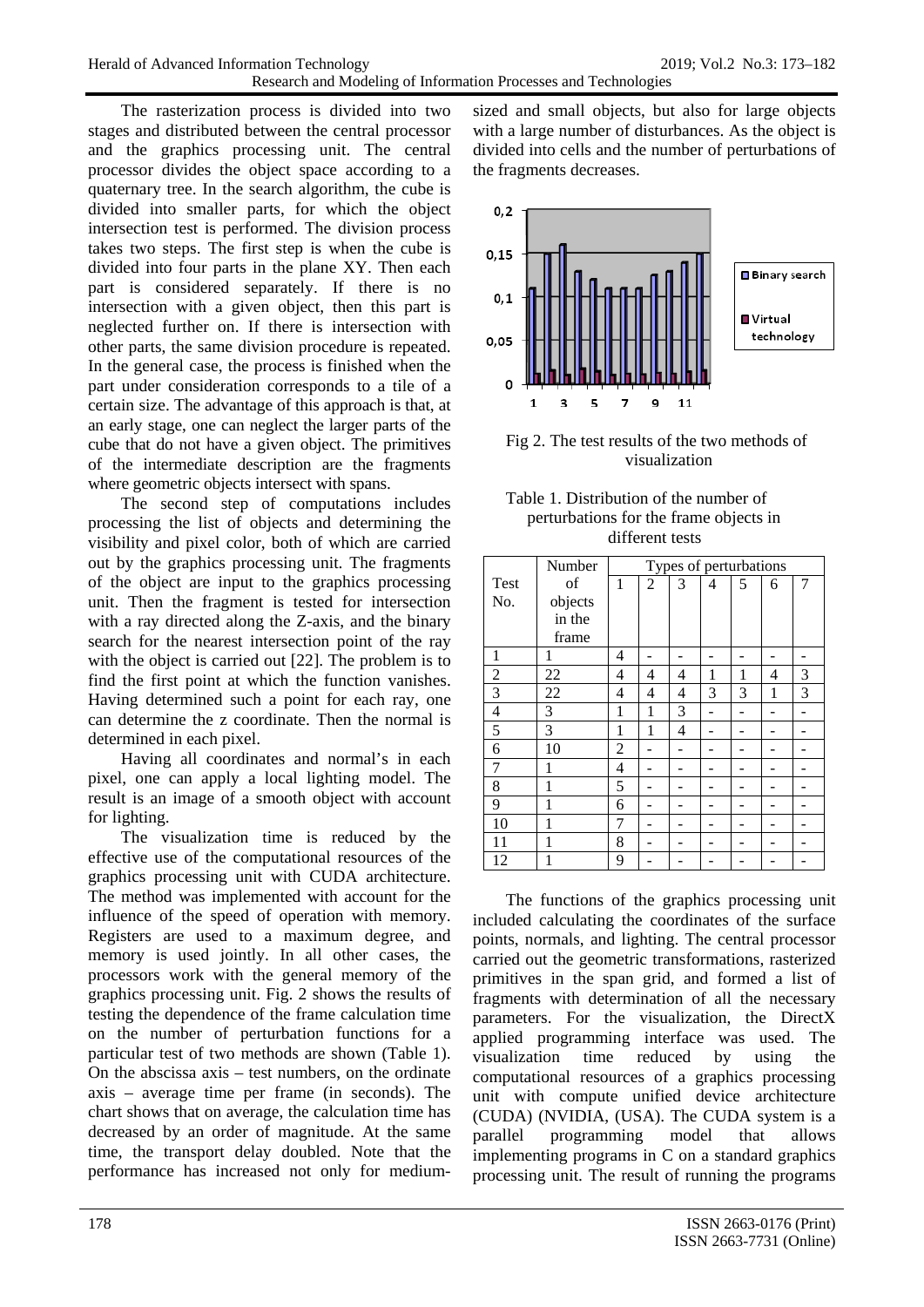on different processing units is the same even if they may have a different number of streaming multiprocessors. A large number of computer processors allow parallel check of the intersection of several rays with the object simultaneously. Most of the graphics processing units that support CUDA have not less than 128 scalar cores. Therefore, a large portion of the cube will have computed in parallel. The architecture of graphics processing units based on many streaming multiprocessors with shared memory access for reading and writing. Each of the streaming processors contains eight scalar cores and a set of on-chip memory of four types. The number of registers may be 8192 or 16384, depending on the computational capabilities of the processing unit. The shared memory is 16 KB for each multiprocessor.

The constant memory cache (8 KB for each multiprocessor) and the texture memory cache (6 to 8 KB for each multiprocessor) were used only for reading. In the implementation of the proposed method, the effect of the speed of processors with memory on the performance taken into account. The registers and shared memory were used to the maximum extent. In all other cases, the total memory of the graphics processing unit used.

Among the functions of the graphics, processing unit was to calculate the coordinates of points of the surfaces, normal's, and illumination. Geometric transformations performed by the central processing unit (CPU). The DirectX applicationprogramming interface used for visualization. Testing performed on GT 470 GTX processors. The tests showed the possibility of interactive visualization of three-dimensional vector fields. Figure 3 shows a three-dimensional vector field.



Fig 3. 3D vector field

# **Conclusions**

This paper proposes method of visualization of three-dimensional vector fields with effectively using GPUs. We proposed an effective method for rasterization (search for the image elements of the surface), which comes down to dividing the screen into spans and pipelining the computations by means of intermediate description of the frame in the form of a list of primitives. The division of computations into two steps with the use of intermediate description of the frame makes it possible to reach maximum performance at the step of pixel computations that require the greatest resources and determine the system performance in general.

The method of defining 3D vector fields and the visualization method proposed in this paper have advantages over existing approaches. Both the input vector field and input texture are three-dimensional. The output of the rendering is a 3D image or scalar field.

The main advantages of the proposed method of specifying the field and methods of their visualization include: the simplicity of calculating the volume points with a quick search and rejection of areas not occupied by the volume of the scene.

3D vector field definition is especially important in a number of computer graphics problems, for example, in scientific visualization.

This paper is intended for researchers with interest in the possibility of making the flow or the process visible. In physics, typical examples are force fields, force field is the field of some force, depending on the position in the space of the body on which this force acts, or closely related to the force of the field strength. Other typical examples are velocity field, for example, liquid or gas flow velocity, displacement field, in a deformed elastic medium, current density vector, energy flow vector or flow density vector of some material particles, in diffusion, temperature gradient vector, concentration or pressure vector, etc.

## **References**

1. Masson, M. E. J., & Loftus, G. R. (2003). "Using Confidence Intervals for Graphically Based Data Interpretation," *Canadian Experimental Psychology*, Vol. 57, No. 3, pp. 203-220.

2. Ware, C. (2012). Information Visualization: Perception for Design. 3rd Edition. N.-Y., *Morgan Kaufmann Publishers,* 537 p.

3. Kosara, R., Healey, C. G., Interrante, V., Laidlaw, D. H., & Ware, C. (2003). "Thoughts on User Studies: Why, How, and When", *Сomputer*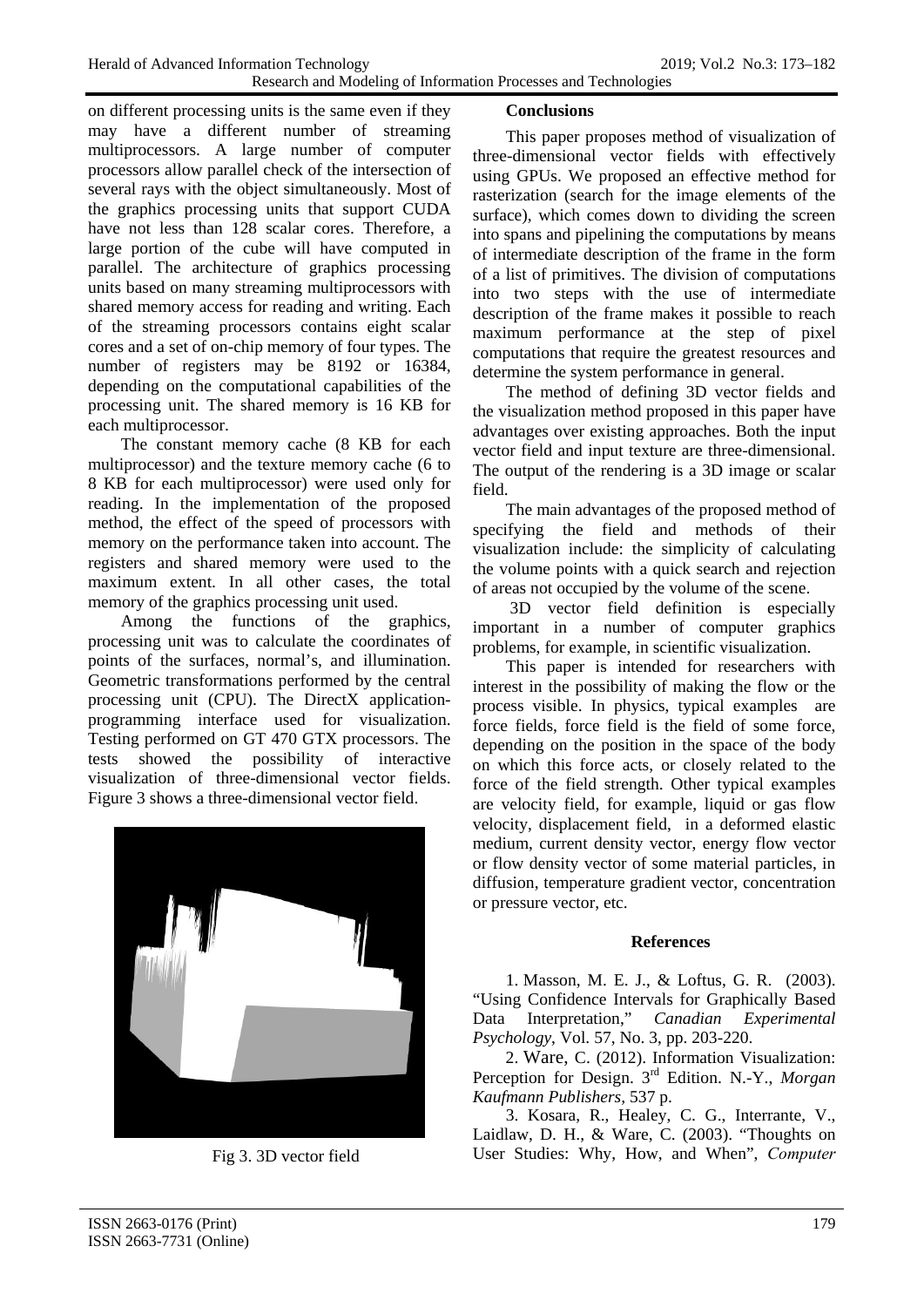*Graphics and Applications*, Vol. 23, No. 4,

July/Aug. 2003, pp. 20-25. 4. Kosara, R., Miksch, S., Hauser, H., Schrammel, J., Giller, V., & Tscheligi, M. (2002). "Useful Properties of Semantic Depth of Field for Better f+c Visualization", Proc. Joint Eurographics-IEEE TCVG *Symposium. IEEE Trans. Visualization and Computer Graphics*, Vol. 3, No. 2, Visualization 2002 (VisSym '02), pp. 205-210.

5. Swan, J. E., Gabbard, J. L., Hix, D., Schulman, R. S., Kim, K. P. (2003). A Comparative Study of User Performance in a Map-Based Virtual Environment, *IEEE Virtual Reality* 2003, Mar. 2003, pp. 259-266. **DOI:** [10.1109/VR.2003.1191149.](https://doi.org/10.1109/VR.2003.1191149)

6. Cabral, B., & Leedom, L. C. (1993).

"Imaging Vector Fields Using Line Integral

Convolution," *Computer Graphics, SIGGRAPH '93 Proc.*, Vol. 27, Aug. 1993, pp. 263-272.

7. Cabral, В., & Leedom, L. C. (1995). "Highly parallel vector visualization using line integral convolution". *In Seventh SIAM Conference on Parallel Processing for Scientific Computing*. Feb. 1995. pp. 802-807.

8. Turk, G., & Banks, D. (1996). Image-Guided Streamline Placement. *Proc. SIGGRAPH'96,* pp. 453-460.

9. Globus, A., Levit, C., & Lasinski, T. A. (1991). "Tool for Visualizing the Topology of Three-Dimensional Vector Fields", *Proc. Visualization'91*, pp. 33-40.

10. Maxwell, S. E., & Delaney, H. D. (1990). "Designing Experiments and Analyzing Data: A Model Comparison Perspective", Belmont, California: Wadsworth.

11. Wainer, H., & Thissen, D. (1993). Graphical data analysis. In: G. Keren, & C. Lewis, (Eds.). "A handbook for data analysis in the behavioral sciences: Statistical issues". Hillsdale, NJ: Lawrence Erlbaum, pр. 391-457

12. Tufte, E. (1983). "The Visual Display of Quantitative Information". *Graphics Press*.

13. Cleveland, W. S. (1985). The Elements of Graphing Data. Wadsworth.

14. Loftus, G. R., & Masson, M. E. J. (1994). "Using Confidence Intervals in Within-Subject Designs". *Psychonomic Bulletin and Rev.*, Vol. 1, pp. 476-490.

15. Bancroft, G. V., Merritt, F. J., Plessel, Т. C. Kelaita, P. G., McCabe, R. K., & Globus, A. (1990). "FAST: A multiprocessed environment for visualization of computational fluid dynamics". In Proc. of Visualization 90, pp. 14-27,

16. Bryson, S., & Levit,t C. (1991). "The virtual windtunnel: An environment for the exploration of three-dimensional unsteady flows". In Visualization'91, pp. 17-24.

17. Jobard, Bruno & Erlebacher, Gordon & Hussaini, Mohammed. (2002). "Lagrangianeulerian advection of noise and dye textures for unsteady flow visualization", *IEEE Transactions on Visualization and Computer Graphics*, 8, 3, 2002, pp. 211-222. DOI: 10.1109/TVCG.2002.1021575.

18. (2011). Pizaine, G., et. al. "Vessel geometry modeling and segmentation are using convolution surfaces and an implicit medial axis". In: Biomedical Imaging: From Nano to Macro, *IEEE International Symposium on. IEEE*, 2011, pp. 1421- 1424. **DOI:** [10.1109/ISBI.2011.5872666.](https://doi.org/10.1109/ISBI.2011.5872666)

19. Muraki, S. (1991). "Volumetric Shape Description of Range Data using "Blobby Model"", *Computer Graphics* 25 (4), pp. 227-235.

20. Nishimura, H., Hirai, M., & Kawai, T. (1985). "Object Modeling by Distribution Function and a Method of Image Generation". *Trans. Institute of Electronics and Communication Engineers of Japan* J68-D (4), pp. 718-725.

21. Wyvill, G., McPheeters, C., & Wyvill, B. (1986). "Data Structure for Soft Objects". *The Visual Comput.* 2 (4), pp. 227-234.

22. Vyatkin, S., Romanyuk, A., & Savitska, L. (2017). "Multi-level ray casting of function-based surfaces", *Journal of Physics: Conference Series,* 803, No. 1. DOI:10.1088/1742-6596/803/1/012180.

23. Tuy, H., & Tuy, L. (1984). "Direct 2-D Display of 3-D Objects". *IEEE Computer Graphics and Application*. 4 (10), pp. 29-33.

24. Karla, D., & Barr, A. H. (1989). "Guaranteed Ray Intersections with Implicit Surfaces". *Computer Graphics* 23 (3), pp. 297-306.

25. Hart, J. C. (1994). "Sphere Tracing: A Geometric Method for the Antialiased Ray Tracing of Implicit Surfaces", *The Visual Computer* 12 (10), pp. 527-545.

26. Mitchel, D. (1990). "Robust Ray Intersection with Interval Arithmetic". *In Proc. on Graphics Interface, Toronto:* Canadian Information Processing Society, pp. 68-74.

27. Vyatkin, S. I. (2007). "Complex Surface Modeling Using Perturbation Functions". [Optoelectronics, Instrumentation, and Data Processing. 43 (3), 226–231]. Article in [Optoelectronics Instrumentation and Data](https://www.researchgate.net/journal/8756-6990_Optoelectronics_Instrumentation_and_Data_Processing)  [Processing](https://www.researchgate.net/journal/8756-6990_Optoelectronics_Instrumentation_and_Data_Processing) 43(3):226-231 · June, 2007. DOI: [10.3103/S875669900703003X](http://dx.doi.org/10.3103/S875669900703003X)

28. Vyatkin, S. I., & Dolgovesov, B. S. (2018). "Compression of Geometric Data with the Use of Perturbation Functions". *Optoelectronics, Instrumentation and Data Processing*, Vol. 54, No. 4, pp. 1-7. Vyatkin, S. I., & Dolgovesov, B. S. Optoelectron. Instrument. Proc. (2018) 54: 334. [https://doi.org/10.3103/S8756699018040039.](https://doi.org/10.3103/S8756699018040039)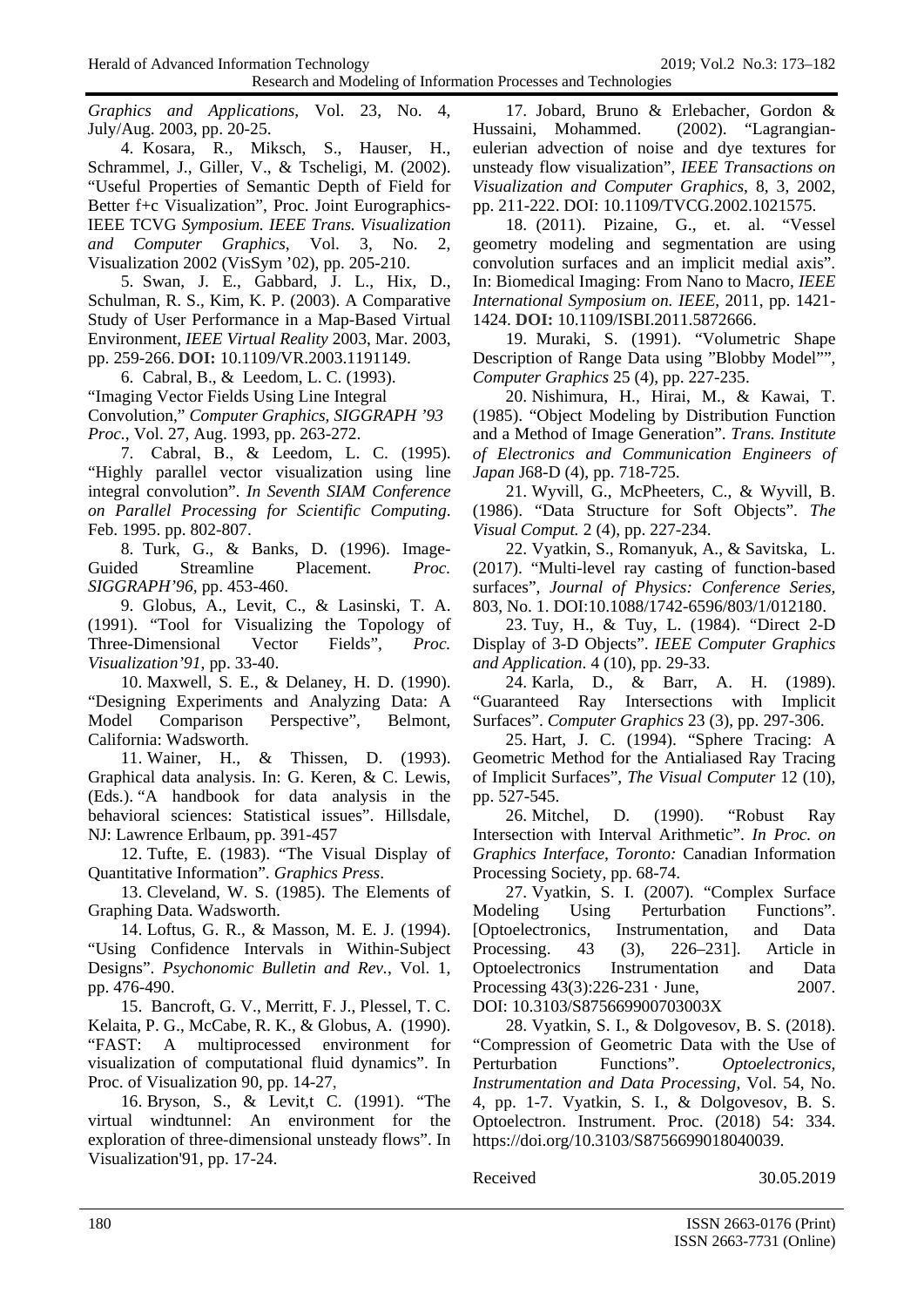## **УДК [004.925.8](https://teacode.com/online/udc/00/004.925.8.html)**

1 **Романюк, Олександр Никифорович,** доктор техніч. наук, професор, професор кафедри програмного забезпечення, E-mail: rom8591@gmail.com, ORCID: 0000-0002-2245-3364

**2 Вяткін, Сергій Іванович,** кандидат техніч. наук, старший науковий співпрацівник лабораторії синтезуючих систем візуалізації, E-mail: [sivser@mail.ru,](mailto:sivser@mail.ru) ORCID: 0000-0002-1591-3588

3 **Антощук, Світлана Григорівна,** доктор техніч. наук, професор, директор інституту комп'ютерних систем, E-mail: [asgonpu@gmail.com,](mailto:asgonpu@gmail.com) ORCID: [0000-0002-9346-145X](https://orcid.org/0000-0002-9346-145X)

**1** Вінницький національний технічний університет, Хмельницьке шосе,95, м. Вінниця, 21021, Україна **2** Інститут автоматики та електрометрії Сибірського відділення Російської академії наук, проспект Ак. Коптюга, 1, м. Новосибірськ, 630090, Російська Федерація

**3** Одеський національний політехнічний університет, проспект Шевченка, 1, м. Одеса, Україна, 65044

# **ВІЗУАЛІЗАЦІЯ 3D-ВЕКТОРНИХ ПОЛІВ З ВИКОРИСТАННЯМ ГРАФІЧНИХ ПРОЦЕСОРІВ**

*Анотація. У статті описаний метод візуалізації тривимірних векторних полів, адаптованих для графічних процесорів. Метою даної роботи є розробка та реалізація методу візуалізації тривимірних векторних полів з ефективним використанням GPU. Створено програмне забезпечення для візуалізації тривимірного векторного поля на основі алгоритмів, розроблених авторами. Програма забезпечує візуалізацію тривимірних векторних полів через інтерактивно керовану послідовність анімації. Основними критеріями оцінки продуктивності алгоритмів візуалізації є простота інтерпретації та продуктивності. У статті розглянуто проблеми адаптації обчислювальної моделі алгоритмів візуалізації векторного поля до реалізації на основі GPU. Розроблено ефективне представлення даних для методів, що реалізуються на основі вершинного та піксельного шейдерів графічних процесорів. Запропоновано узагальнену модель обчислень на основі графічного процесора. Створена програма для інтерактивної візуалізації ділянок тривимірного поля швидкостей за допомогою анімації. Розроблено метод декомпозиції тривимірного текстурного куба для зображення тривимірного векторного поля. Всі запропоновані алгоритми реалізовані у вигляді програмних модулів, які можна використовувати для побудови системи візуалізації. У роботі описаний метод лиття рейкастингу для візуалізації тривимірних векторних полів. Відмінними особливостями цього методу є поділ екрана на комірки (проміжки) та конвеєрне обчислення за допомогою проміжного опису кадру у вигляді списку примітивів. Розбиття обчислень на дві фази з використанням проміжного опису кадру дозволяє досягти максимальної продуктивності на етапі піксельних обчислень, які потребують найбільше ресурсів, та визначити продуктивність системи в цілому. Показано переваги такого підходу над методом візуалізації кадру-буфера. Використання сучасної графічної техніки дозволяє досягти найкращих результатів у плані продуктивності. Тривимірні векторні поля використовуються для наукової візуалізації, обробки зображень та для спеціальних ефектів.*

 *Ключові слова: 3D векторні поля; рей кастинг; скалярні поля; рендерінг; візуалізація*

## **УДК [004.925.8](https://teacode.com/online/udc/00/004.925.8.html)**

1 **Романюк, Александр Никифорович***,* доктор технич. наук, профессор кафедры программного обеспечения, E-mail: rom8591@gmail.com, ORCID: 0000-0002-2245-3364

2 **Вяткин, Сергей Иванович**, кандидат технич. наук, старший научный сотрудник лаборатории синтезирующих систем визуализации, E-mail: [sivser@mail.ru,](mailto:sivser@mail.ru) ORCID: 0000-0002-1591-3588

3 **Антощук, Светлана Григорьевна**, доктор технич. наук, директор института компьютерных систем, E-mail: asgonpu@gmail.com, ORCID: 0000-0002-9346-145X

1 Винницкий национальный технический университет, Хмельницкое шоссе, 95, г. Винница, Украина, 21021

<sup>2</sup>Институт автоматики и электрометрии Сибирского отделения Российской академии наук,

проспект Ак. Коптюга, 1, г. Новосибирск, Российская Федерация, 630090

 $^3$ Одеський национальный политехнический университет, проспект Шевченко, 1, г. Одесса, Украина, 65044